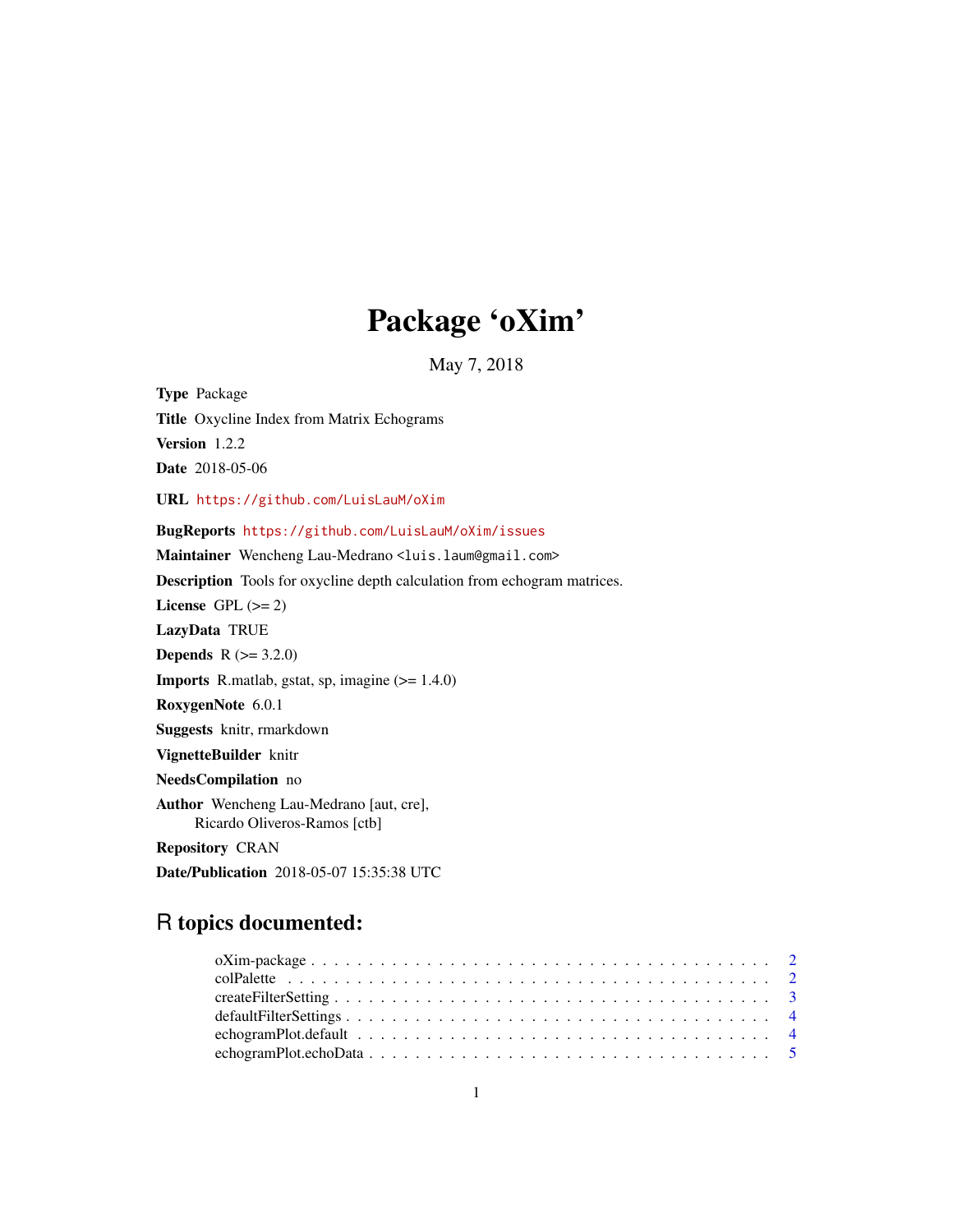#### <span id="page-1-0"></span>2 colPalette contract to the collection of the collection of the collection of the collection of the collection of the collection of the collection of the collection of the collection of the collection of the collection of

#### **Index** [12](#page-11-0)

oXim-package *Oxycline Index from Matrix Echograms*

## Description

Tools for oxycline depth calculation from echogram matrices

## Author(s)

Wencheng Lau-Medrano, <luis.laum@gmail.com>

| colPalette |  |  | Default color palette most using on acostic echograms. |
|------------|--|--|--------------------------------------------------------|
|------------|--|--|--------------------------------------------------------|

## Description

Vector with 256 colors commonly used on echograms plots.

## Usage

colPalette

## Format

A vector of 256 colors in RBG format.

#### References

Boletines del Instituto del Mar del Peru.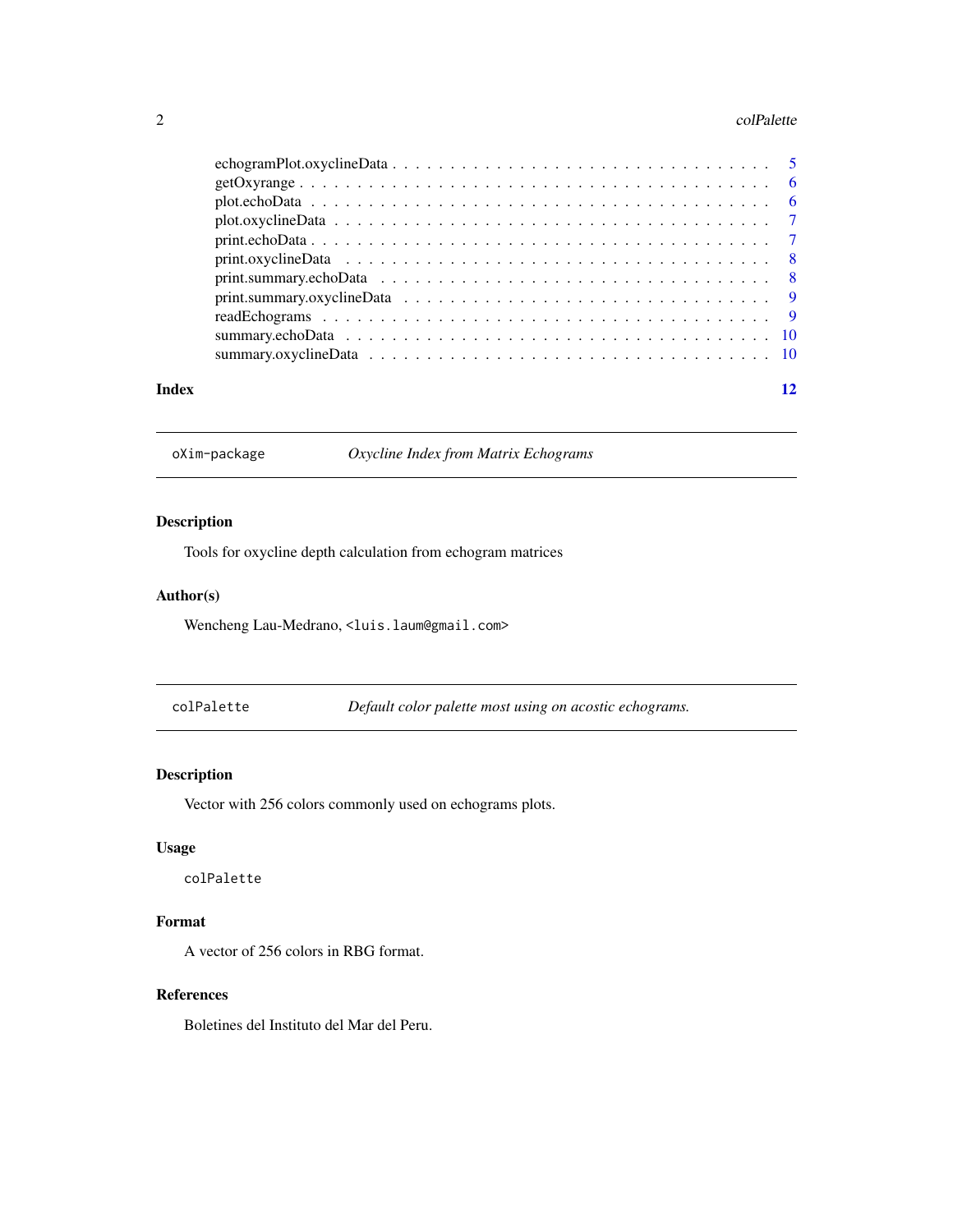<span id="page-2-1"></span><span id="page-2-0"></span>createFilterSetting *Create filter-settings Object.*

#### Description

This function allows to create correctly a filter-settings object in order to insert as input on getOxyrange function.

#### Usage

```
createFilterSetting(name = "default", type = NULL, radius = NULL,
  times = NULL, tolerance = NULL)
```
#### Arguments

| name      | Parameter to indicate prefixed profile of settings. This parameter has priority<br>over the others.                       |
|-----------|---------------------------------------------------------------------------------------------------------------------------|
| type      | Indicates type of filter to use. See details below.                                                                       |
| radius    | Indicates the size (on pixels) of sides of square used to apply the filters.                                              |
| times     | Indicates number of times to apply the filters.                                                                           |
| tolerance | For noi seless Filter, this parameter indicates proportion of pixels to consider<br>from filter matrix (radius x radius). |

#### Details

About each parameter:

- name This parameter must be a string and it works as a short way to select an specific set of filter settings. This parameter has priority over the others, so to create a personalized set of filters, 'name' will must set as NULL. (It will be fully available in next version.)
- type This parameter must be a string and indicates what kind of filter method will be applied to the echograms. There are two options to select: definerFilter which works as a reverse-effect median filter and noiselessFilter which removes noisy signals on the echograms.
- radius This parameter is useful to specify the size of the filter matrix which will be applied to the echogram. It must be integer, even and greater than 3.
- times This parameter is useful to indicate how many times the filter will be applied to the echogram. It must be integer and greater than 1. The function will remove rows with times=0 values.
- tolerance Internal parameter to modify selected values on a convolution matrix filter. This parameter is meaningful only for noiselessFilter.

#### Examples

```
# Use default profile
createFilterSetting(name = "default")
# Generate a personalized profile
createFilterSetting(type = "definerFilter", radius = c(3, 5, 5))
```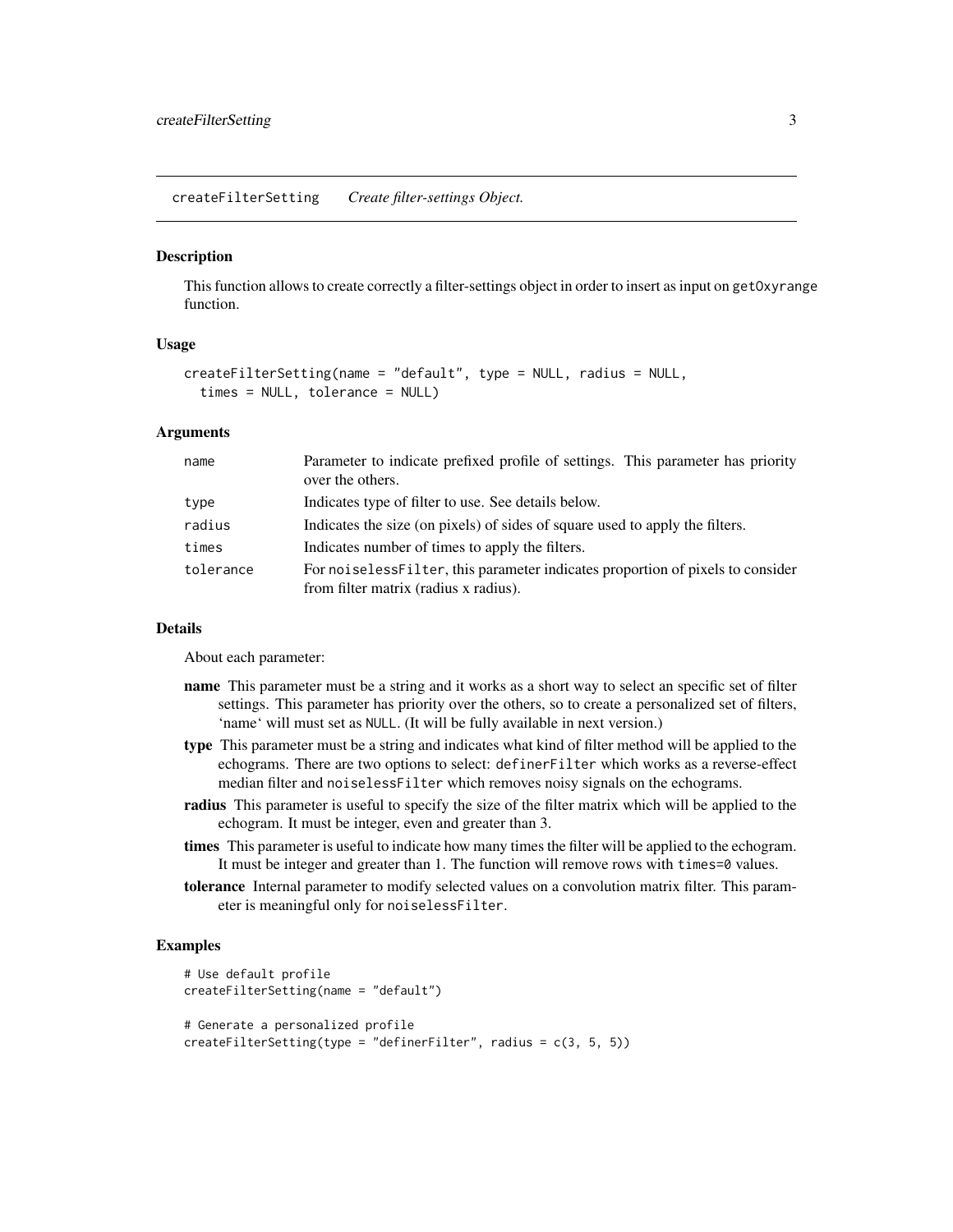<span id="page-3-0"></span>defaultFilterSettings *Default set of filter parameters.*

#### Description

data. frame object containig a settings used by getOxyrange function to apply echograms' matrix. It can be usefull as example of filter settings.

## Usage

```
defaultFilterSettings
```
## Format

A data.frame with columns name, type, radius, times and tolerance.

echogramPlot.default *Plot a matrix of a filtered echogram.*

#### <span id="page-3-1"></span>Description

This function takes an echogram matrix and plot it.

#### Usage

```
## Default S3 method:
echogramPlot(x, colEchogram = "colPalette", ...)echogramPlot(x, colEchogram = "colPalette", ...)## S3 method for class 'matrix'
echogramPlot(x, ...)
```
#### Arguments

| $\mathsf{x}$ | Object of class oxyclineData, echoData or matrix with information for make<br>an echogram plot. If $x$ is a matrix, column names must indicate the time and<br>row names, the depth. |
|--------------|--------------------------------------------------------------------------------------------------------------------------------------------------------------------------------------|
| colEchogram  | Pallete of colours to plot the echograms. If NULL (default) the system will use<br>the same combination used on object colPallete.                                                   |
| $\cdot$      | Extra arguments passed to echogramPlot function.                                                                                                                                     |

## Details

Typically, 'echogramPlot' can be applied to echogram matrix object, however it also may use 'echo-Data' and 'oxyclineData' objects, as a method.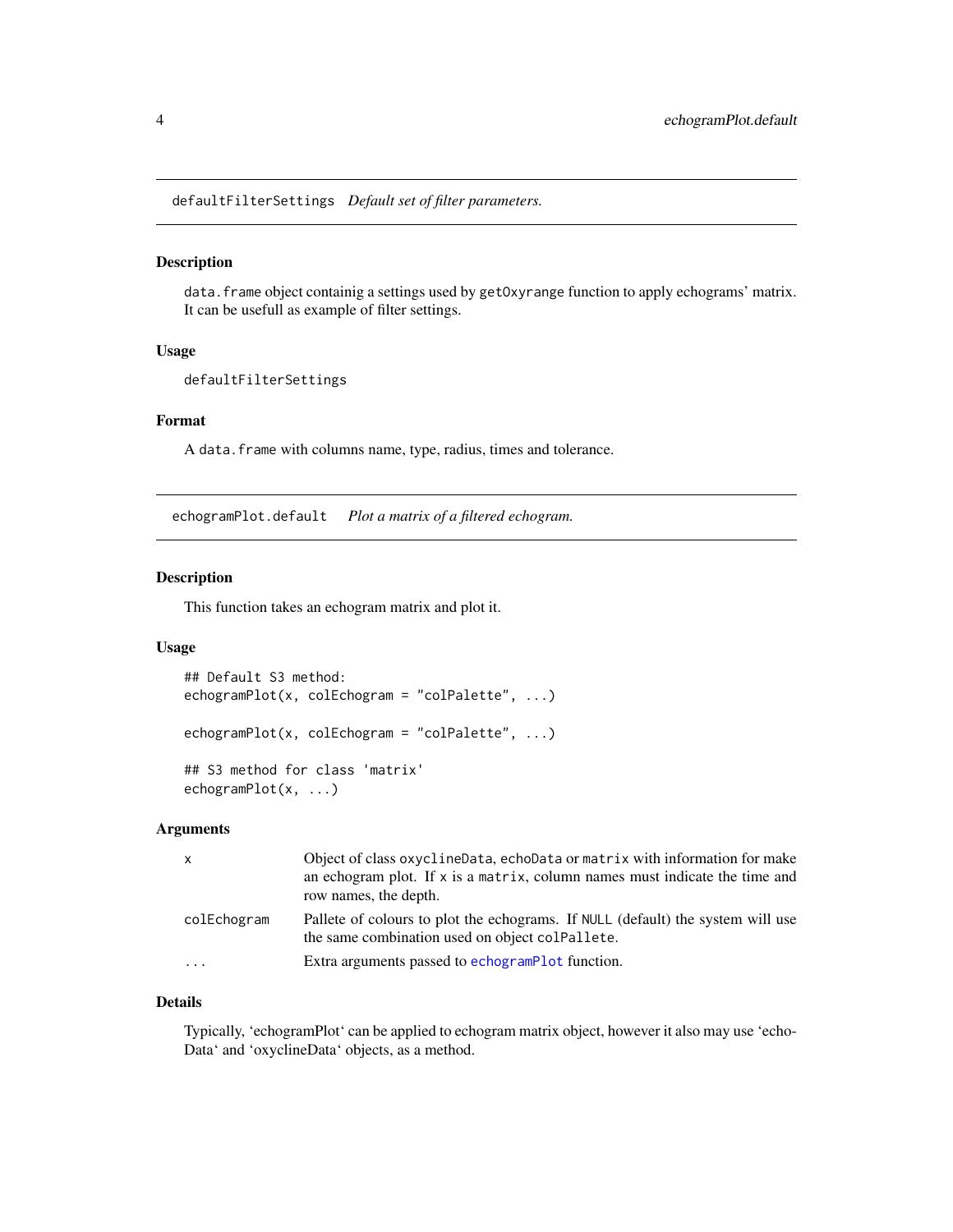## <span id="page-4-0"></span>echogramPlot.echoData 5

## Examples

```
fileMode <- list(fish38_file = system.file("extdata", "fish38.mat", package = "oXim"),
               fluid120_file = system.file("extdata", "fluid120.mat", package = "oXim"),
                blue38_file = system.file("extdata", "blue38.mat", package = "oXim"))
echoData <- readEchograms(fileMode = fileMode)
echogramPlot(x = echoData)
```
echogramPlot.echoData *echogramPlot method for echoData*

#### Description

This method takes an echoData object and plots output echograms.

## Usage

## S3 method for class 'echoData' echogramPlot(x, ...)

#### Arguments

|          | Object of class echoData                         |
|----------|--------------------------------------------------|
| $\cdots$ | Extra arguments passed to echogramPlot function. |

echogramPlot.oxyclineData

*echogramPlot method for oxyclineData*

## Description

This method takes an oxyclineData object and plots output echograms. Optionaly, users can add oxycline line.

#### Usage

```
## S3 method for class 'oxyclineData'
echogramPlot(x, colEchogram = "colPalette",
  oxyLine = TRUE, oxyLineParameters = list(), ...)
```

| $\mathsf{x}$  | Object of class oxycline Data with internal echogram matrix to be plotted.                                                         |
|---------------|------------------------------------------------------------------------------------------------------------------------------------|
| colEchogram   | Pallete of colours to plot the echograms. If NULL (default) the system will use<br>the same combination used on object coleallete. |
| oxyLine       | logical. Do you want to add oxycline line to the plot?                                                                             |
| oxyLineParams | If oxyline $=$ TRUE, parameters passed to lines function.                                                                          |
| $\cdots$      | Extra arguments passed to echogramPlot function.                                                                                   |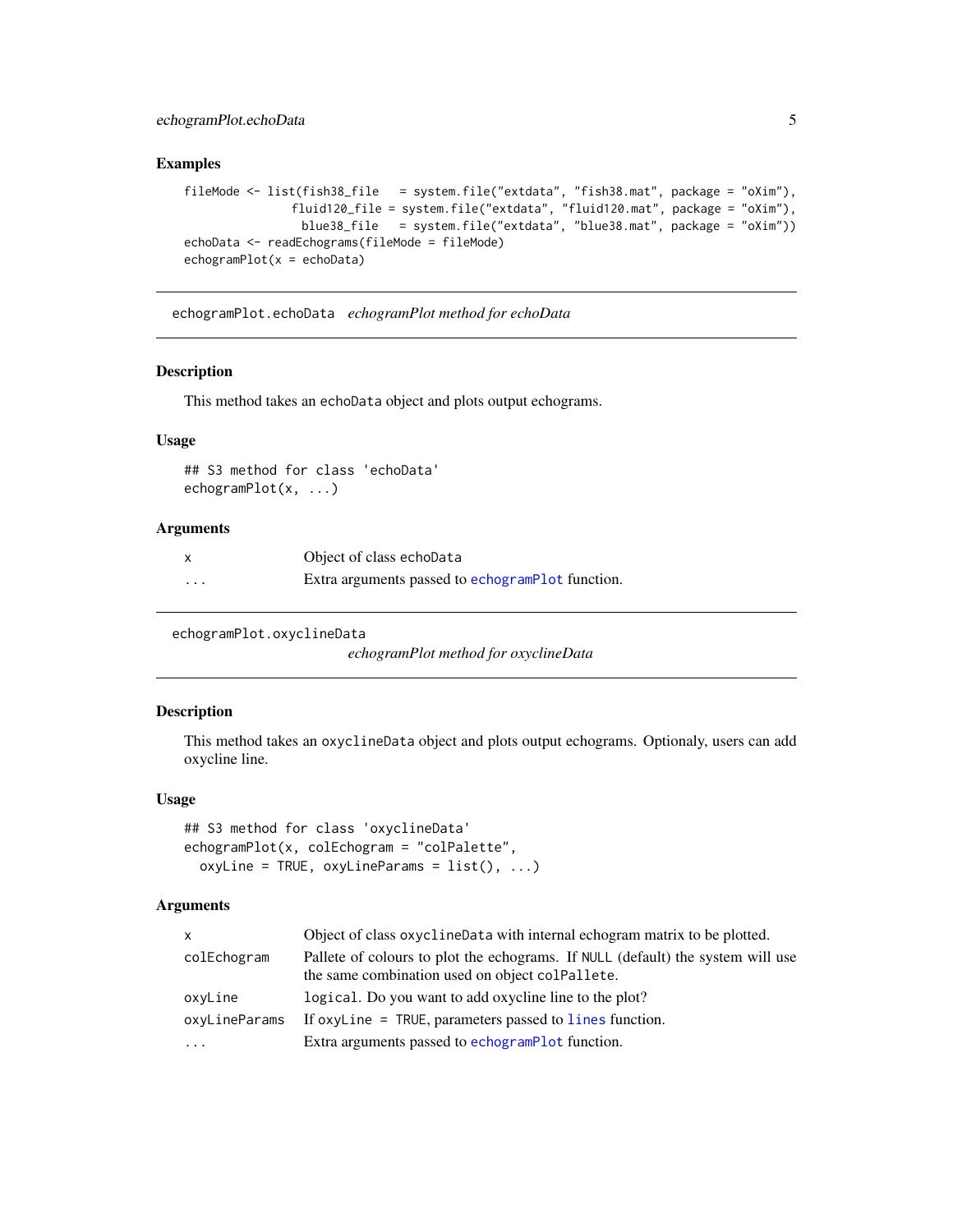<span id="page-5-0"></span>

#### **Description**

This function takes a filter configuration and applies to echograms given on an echoData object.

#### Usage

```
getOxyrange(fluidMatrix, filterSettings = NULL, stepBYstep = FALSE, ...)
```
#### Arguments

| fluidMatrix | Object of class echoData (from readEchograms function) with echogram                                                                                    |
|-------------|---------------------------------------------------------------------------------------------------------------------------------------------------------|
|             | filter Settings List with combination of filters.                                                                                                       |
| stepBYstep  | logical. If FALSE (default), returns just original and final echogram, otherwise<br>each echogram (after applying filters one by one) will be returned. |
| $\cdots$    | Arguments passed to smooth, spline function. See Details.                                                                                               |

#### Details

If filterSettings = NULL, oXim will use filter configuration present on defaultFilterSettings data set. For extra details about image filters, see [createFilterSetting](#page-2-1) help.

Application of filters may produce some gaps in the final matrix. In order to fill them, the function uses [smooth.spline](#page-0-0) whose arguments can be passed using by ....

## Examples

```
fileMode <- list(fish38_file = system.file("extdata", "fish38.mat", package = "oXim"),
               fluid120_file = system.file("extdata", "fluid120.mat", package = "oXim"),
                blue38_file = system.file("extdata", "blue38.mat", package = "oXim"))
echoData <- readEchograms(fileMode = fileMode)
oxyLimits <- getOxyrange(fluidMatrix = echoData)
```
plot.echoData *Plot method for echoData Objects.*

#### Description

This function takes an echoData object and plots an interpolated map showing oxycline depth along shore.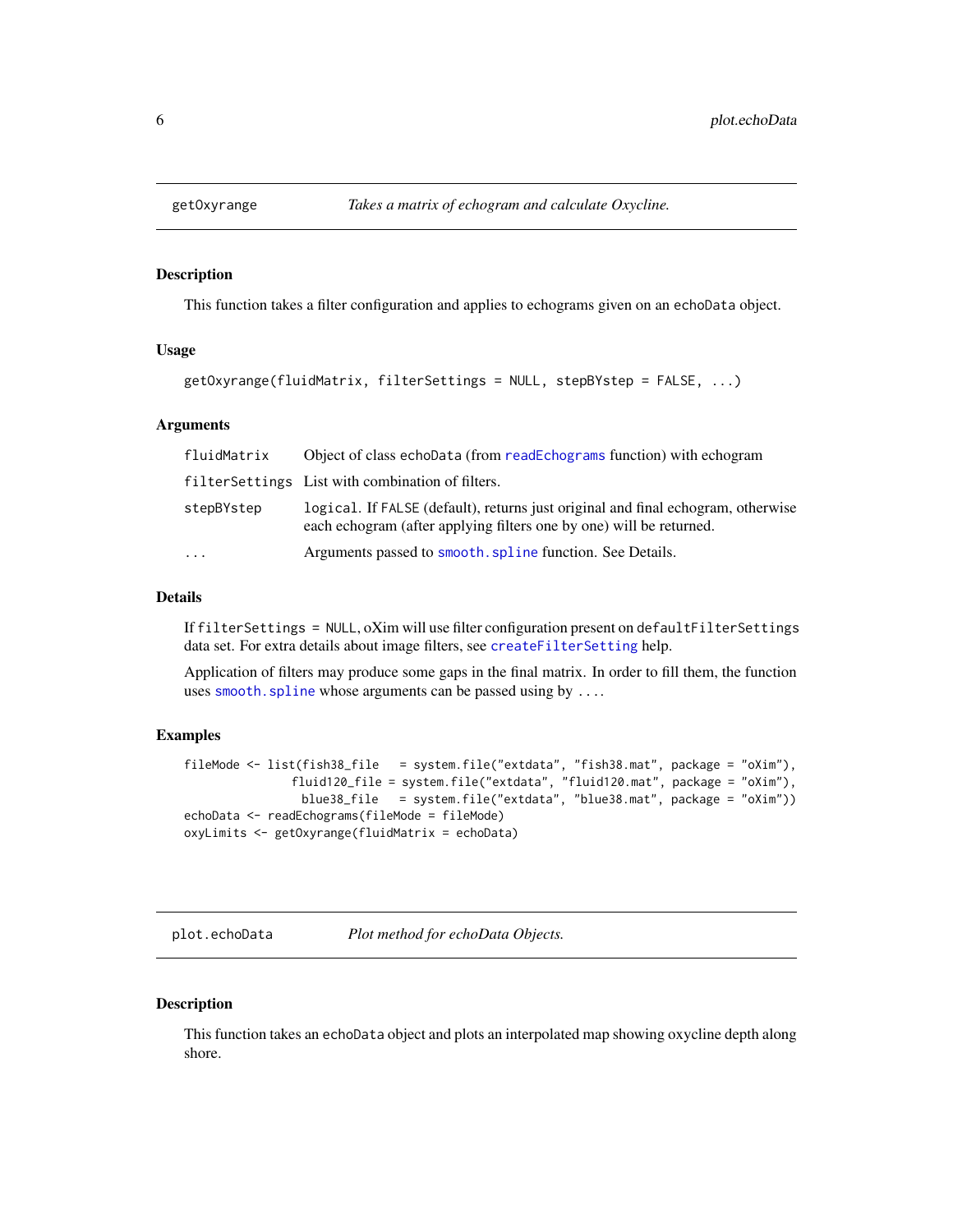## <span id="page-6-0"></span>plot.oxyclineData 7

#### Usage

## S3 method for class 'echoData'  $plot(x, \ldots)$ 

## Arguments

|          | echoData object provided by readEchograms function. |
|----------|-----------------------------------------------------|
| $\cdots$ | Arguments passed to echogramPlot function.          |

plot.oxyclineData *Plot method for oxyclineData*

## Description

This method takes an oxyclineData object, make an interpolation of oxycline values and show them on a map. Interpolation methodology is based on akima package.

#### Usage

```
## S3 method for class 'oxyclineData'
plot(x, interpParams = list(myGrid = NULL),
  xlengthAxes = 6, ylengthAxes = 6, showLimits = FALSE, ...)
```
## Arguments

| X            | Object of class oxyclineData                             |
|--------------|----------------------------------------------------------|
| interpParams | list object including parameters passed to idw function. |
| xlengthAxes  | Desired length of the axis 'x' labels.                   |
| ylengthAxes  | Desired length of the axis 'y' labels.                   |
| showLimits   | logical. Do you want to show the oxycline limit line?    |
|              | Extra arguments passed to <i>image</i> function.         |

print.echoData *Print method for echoData Objects.*

## Description

Shows main information from echodata Objects.

## Usage

```
## S3 method for class 'echoData'
print(x, \ldots)
```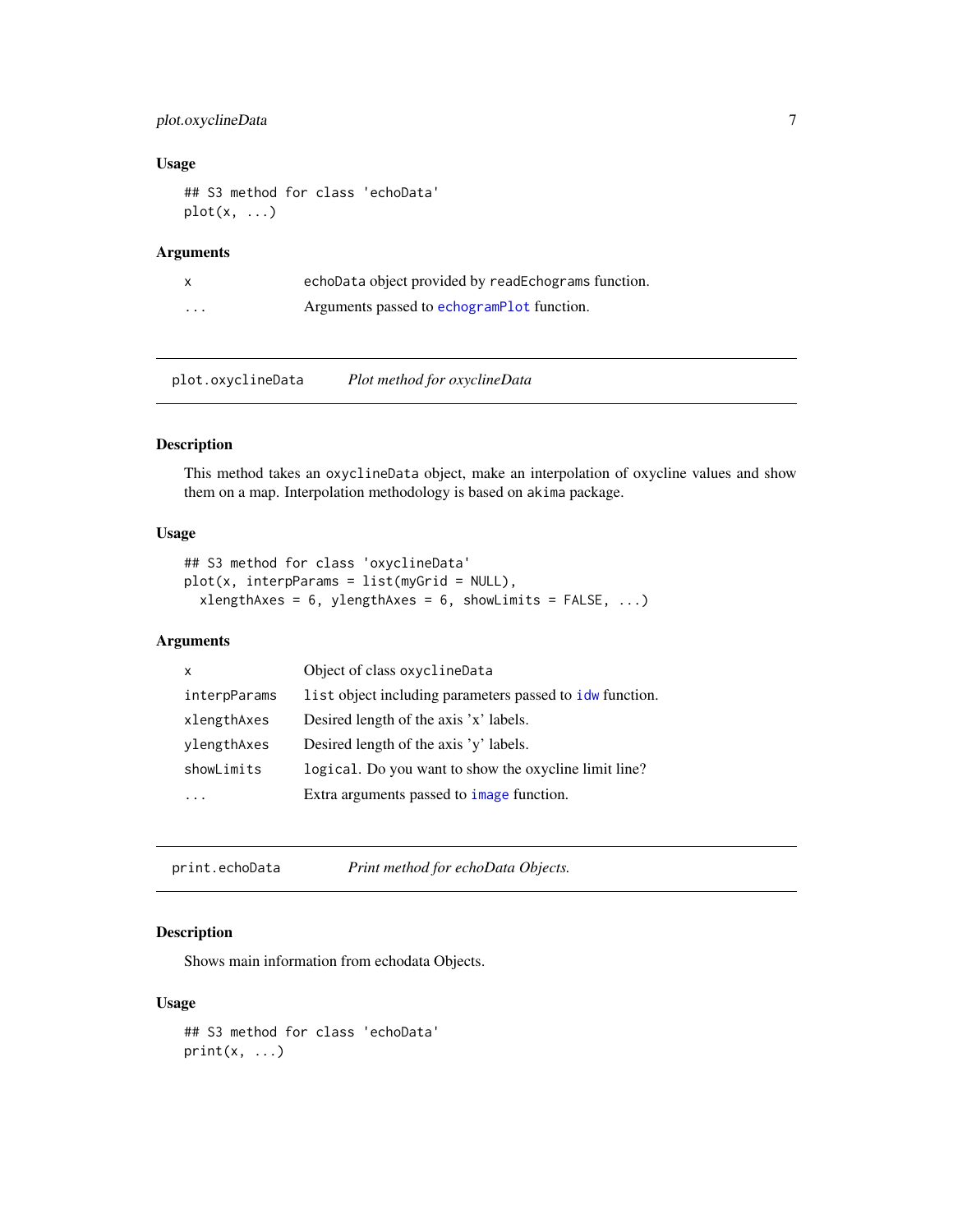## <span id="page-7-0"></span>Arguments

| $\mathsf{x}$ | echoData object provided by readEchograms function. |
|--------------|-----------------------------------------------------|
| .            | Extra argumemts.                                    |

print.oxyclineData *Print method for oxyclineData Objects.*

## Description

Shows main information from oxyclineData Objects.

## Usage

```
## S3 method for class 'oxyclineData'
print(x, \ldots)
```
## Arguments

| X                       | Object of class oxyclineData. |
|-------------------------|-------------------------------|
| $\cdot$ $\cdot$ $\cdot$ | Extra argumemts.              |

```
print.summary.echoData
```
*Print method for summary.echoData*

## Description

Shows main information from echodata.summary Objects.

## Usage

```
## S3 method for class 'summary.echoData'
print(x, \ldots)
```

|         | echoData. summary object provided by application of summary method to echoData<br>object. |
|---------|-------------------------------------------------------------------------------------------|
| $\cdot$ | Extra argumemts.                                                                          |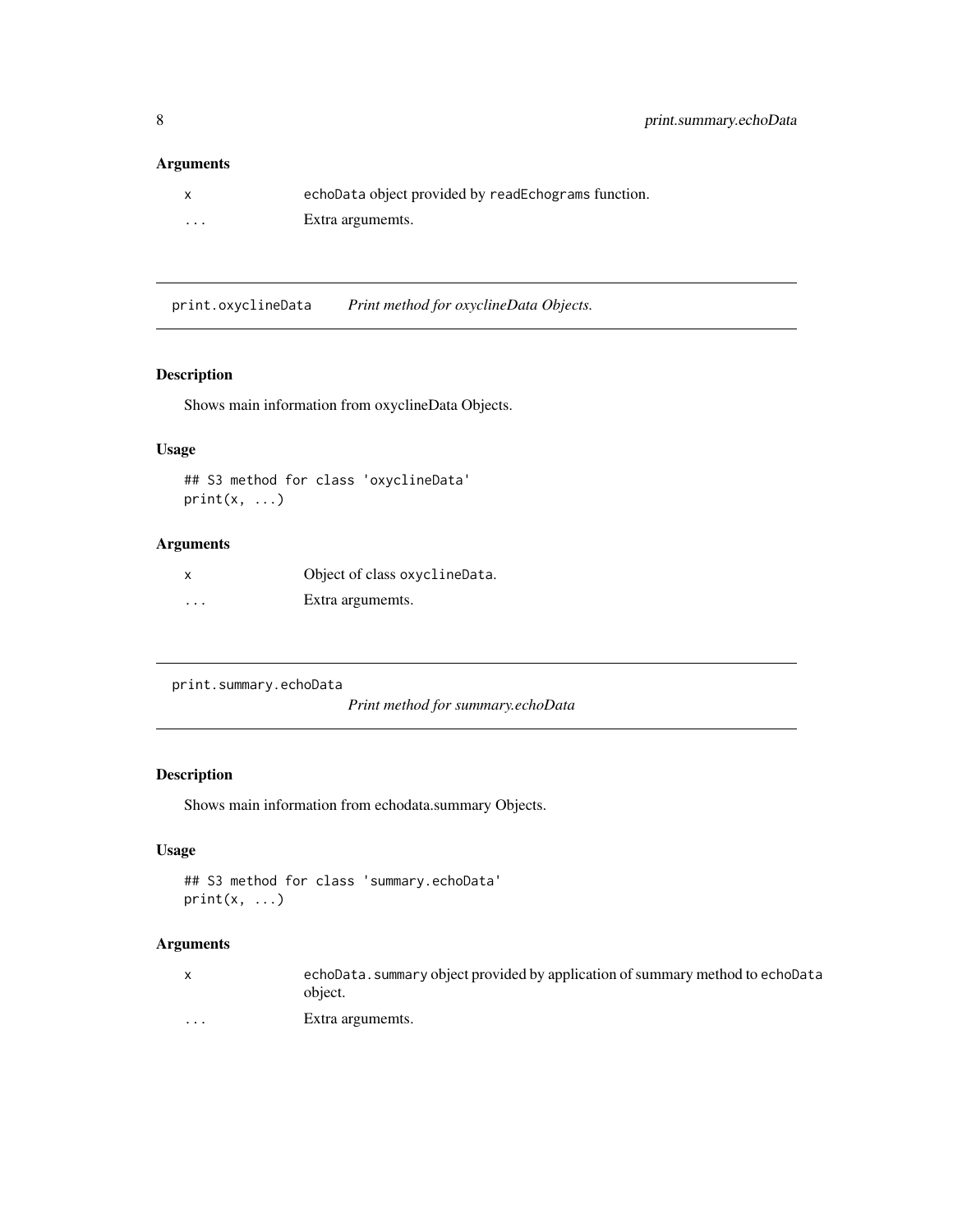<span id="page-8-0"></span>print.summary.oxyclineData

*Print method for summary.oxyclineData*

## Description

Shows main information from oxyclineData.summary objects.

#### Usage

## S3 method for class 'summary.oxyclineData'  $print(x, \ldots)$ 

## Arguments

|          | Object of class summary.oxyclineData. |
|----------|---------------------------------------|
| $\cdots$ | Extra argumemts.                      |

<span id="page-8-1"></span>

| readEchograms | Takes outputs from Echopen and generates a matrix to calculate Oxy- |
|---------------|---------------------------------------------------------------------|
|               | cline.                                                              |

## Description

This function search outputs of Echoopen for Fluid-like, Blue noise and Fish and use them to make a filtered matrix to calculate the Oxycline limits.

## Usage

```
readEchograms(fileMode = NULL, directoryMode = NULL, validFish38 = c(-100,
  -21), validBlue38 = c(-100, -56), upLimitFluid120 = -53,
 pinInterval = 50, date.format = "%d-%m-%Y %H:%M:%S", ...)
```

| fileMode        | List with needed variables to read single Matlab files. See details below.         |  |
|-----------------|------------------------------------------------------------------------------------|--|
| directoryMode   | List with needed variables to read Matlab files from directory. See details below. |  |
| validFish38     | Range of valid values for Fish-38 kHz.                                             |  |
| validBlue38     | Range of valid values for Blue-38 kHz.                                             |  |
| upLimitFluid120 |                                                                                    |  |
|                 | Upper limit for Fluidlike-120 kHz.                                                 |  |
| pinInterval     | Time threshold (in secs) to consider separate two matrices (echograms).            |  |
| date.format     | A character string. The default method is %Y-%m-%d %H: %M: %S.                     |  |
| $\ddots$        | Extra arguments (not used for now).                                                |  |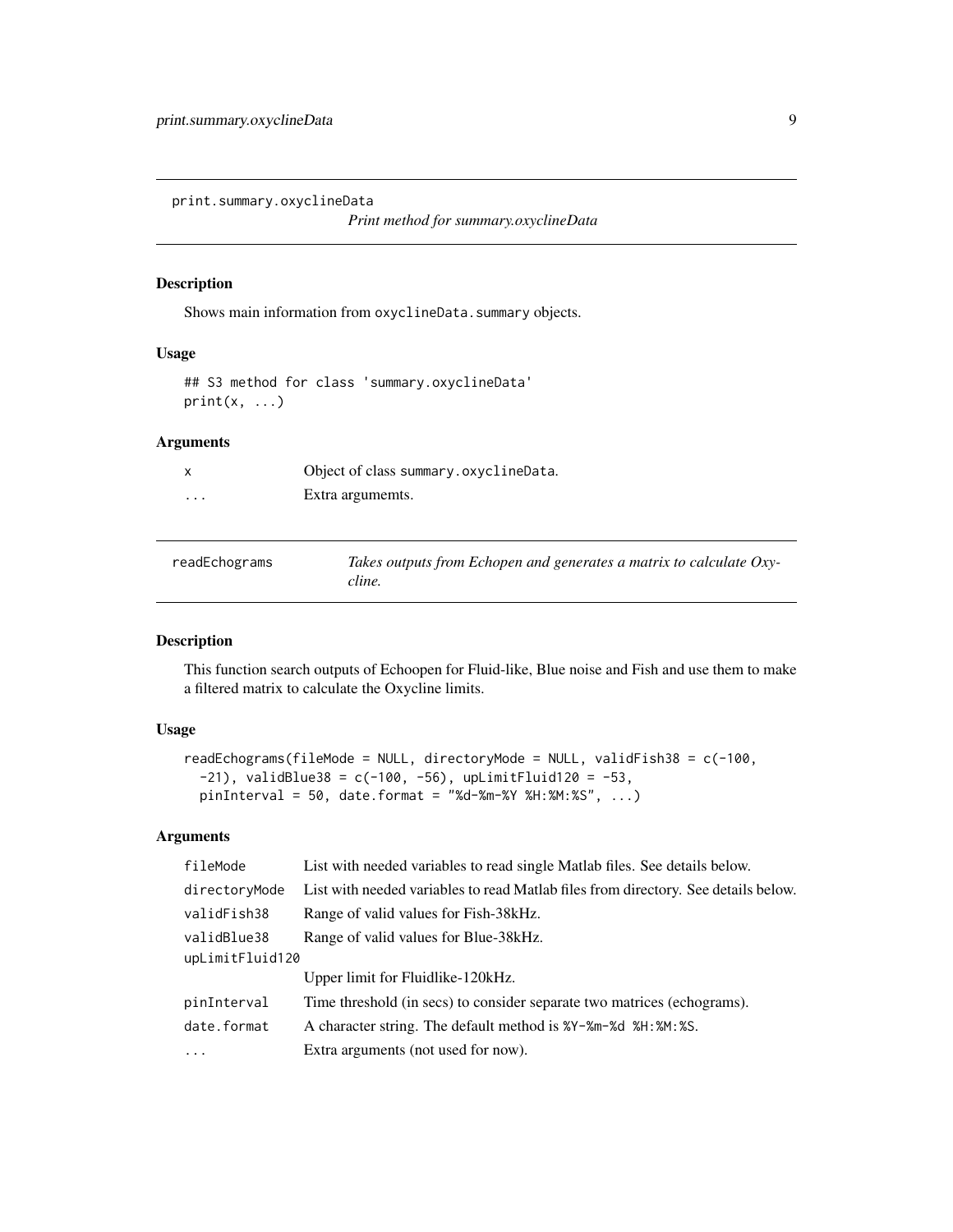## Details

fileMode must be a list with the next structure: fish38\_file (directory for fish38 file), blue38\_file (directory for blue38 file) and fluid120\_file (directory for fluid120 file).

Similarly, directoryMode must be a list with the next structure: directory (folder where the files are storaged), fish38\_pattern (text pattern for recognizing fish38 files), blue38\_pattern (text pattern for recognizing blue38 files) and fluid120\_pattern (text pattern for recognizing fluid120 files).

## Examples

```
fileMode <- list(fish38_file = system.file("extdata", "fish38.mat", package = "oXim"),
               fluid120_file = system.file("extdata", "fluid120.mat", package = "oXim"),
                 blue38_file = system.file("extdata", "blue38.mat", package = "oXim"))
echoData <- readEchograms(fileMode = fileMode)
print(echoData)
```
summary.echoData *Summary method for echoData*

#### Description

Get summary information of echograms included on echodata Objects.

#### Usage

## S3 method for class 'echoData' summary(object, ...)

#### Arguments

| object  | echoData object provided by readEchograms function. |
|---------|-----------------------------------------------------|
| $\cdot$ | Extra argumemts.                                    |

summary.oxyclineData *Summary method for oxyclineData Objects.*

## Description

Get summary information of oxycline depth limits included on oxyclineData objects.

#### Usage

```
## S3 method for class 'oxyclineData'
summary(object, ...)
```
<span id="page-9-0"></span>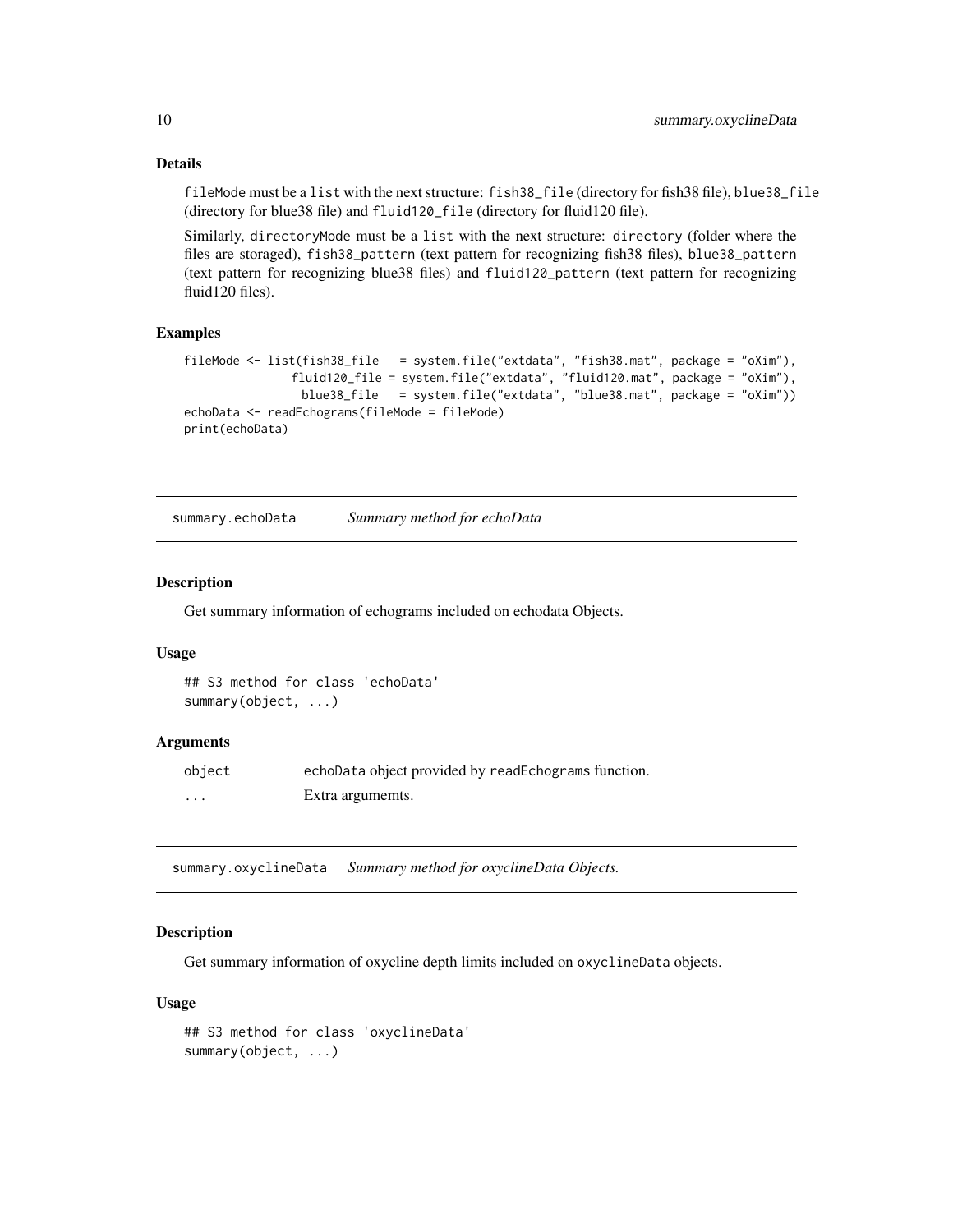| object   | Object of class oxyclineData. |
|----------|-------------------------------|
| $\cdots$ | Extra argumemts.              |